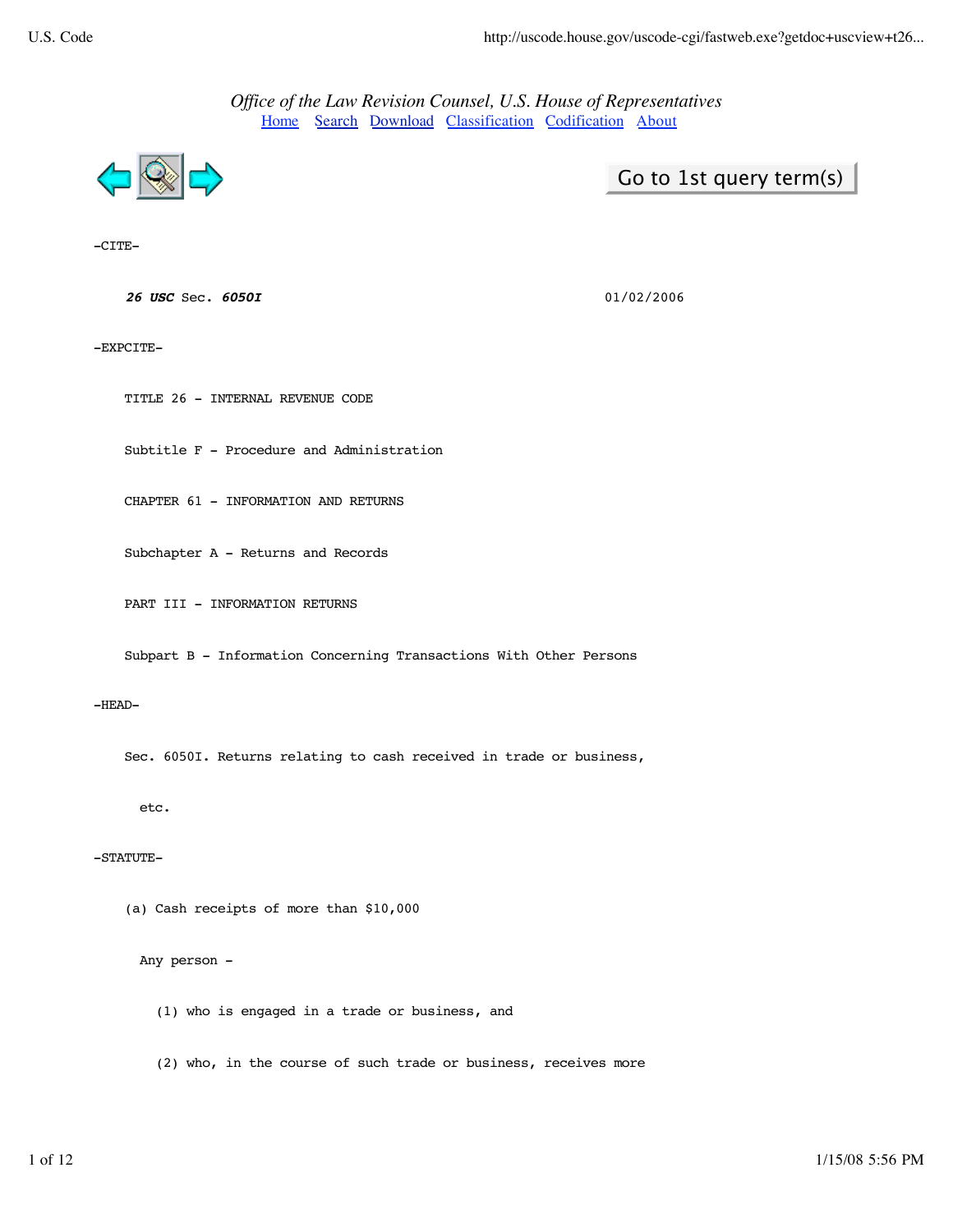than \$10,000 in cash in 1 transaction (or 2 or more related

transactions),

 shall make the return described in subsection (b) with respect to such transaction (or related transactions) at such time as the

Secretary may by regulations prescribe.

(b) Form and manner of returns

- A return is described in this subsection if such return
	- (1) is in such form as the Secretary may prescribe,
	- (2) contains
		- (A) the name, address, and TIN of the person from whom the

cash was received,

- (B) the amount of cash received,
- (C) the date and nature of the transaction, and
- (D) such other information as the Secretary may prescribe.

(c) Exceptions

(1) Cash received by financial institutions

Subsection (a) shall not apply to -

 (A) cash received in a transaction reported under title 31, United States Code, if the Secretary determines that reporting under this section would duplicate the reporting to the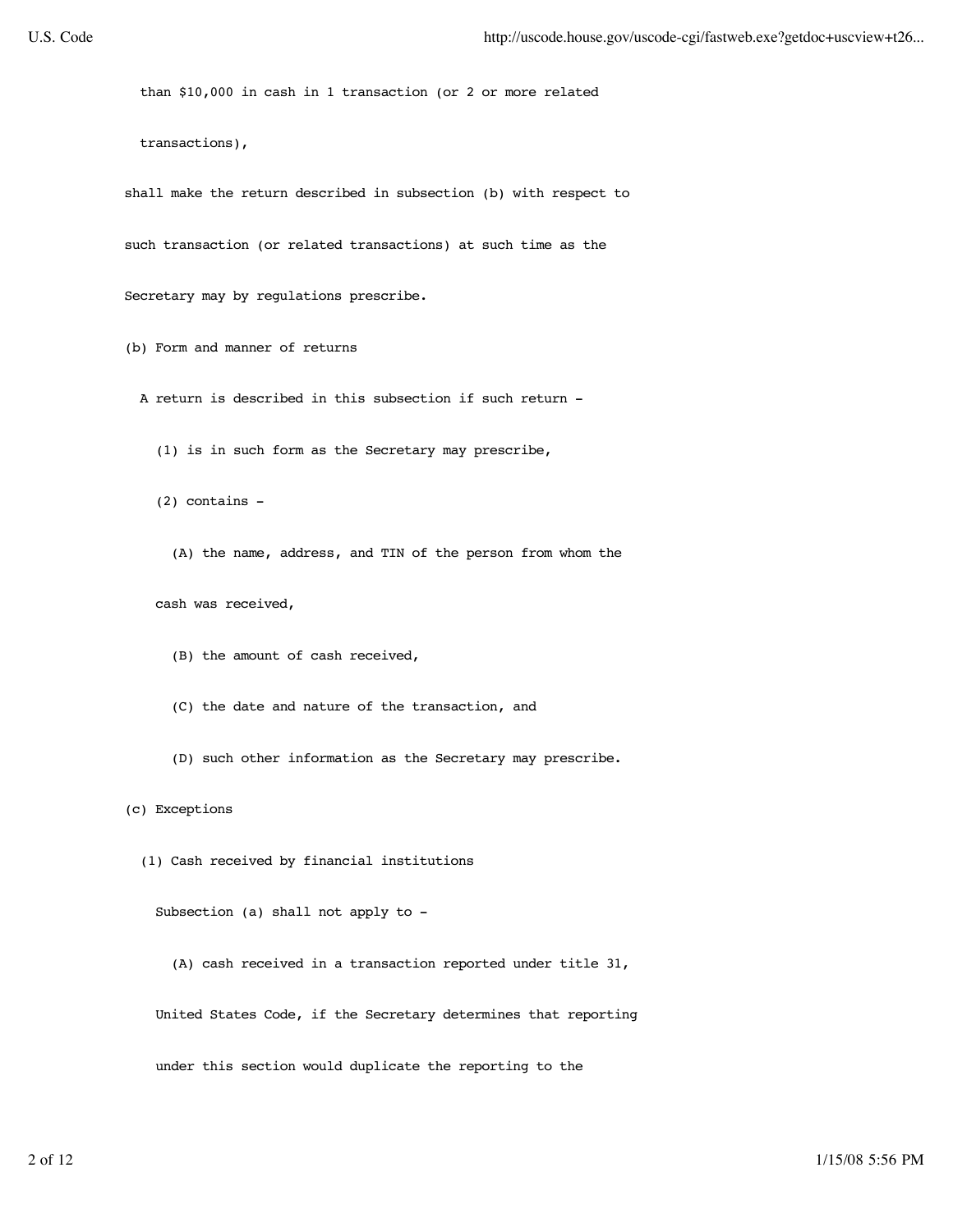Treasury under title 31, United States Code, or

 (B) cash received by any financial institution (as defined in subparagraphs  $(A)$ ,  $(B)$ ,  $(C)$ ,  $(D)$ ,  $(E)$ ,  $(F)$ ,  $(G)$ ,  $(J)$ ,  $(K)$ ,  $(R)$ , and (S) of section 5312(a)(2) of title 31, United States Code).

(2) Transactions occurring outside the United States

 Except to the extent provided in regulations prescribed by the Secretary, subsection (a) shall not apply to any transaction if the entire transaction occurs outside the United States.

- (d) Cash includes foreign currency and certain monetary instruments For purposes of this section, the term "cash" includes -
	- (1) foreign currency, and

 (2) to the extent provided in regulations prescribed by the Secretary, any monetary instrument (whether or not in bearer form) with a face amount of not more than \$10,000.

 Paragraph (2) shall not apply to any check drawn on the account of the writer in a financial institution referred to in subsection

 $(C)(1)(B)$ .

(e) Statements to be furnished to persons with respect to whom

information is required

Every person required to make a return under subsection (a) shall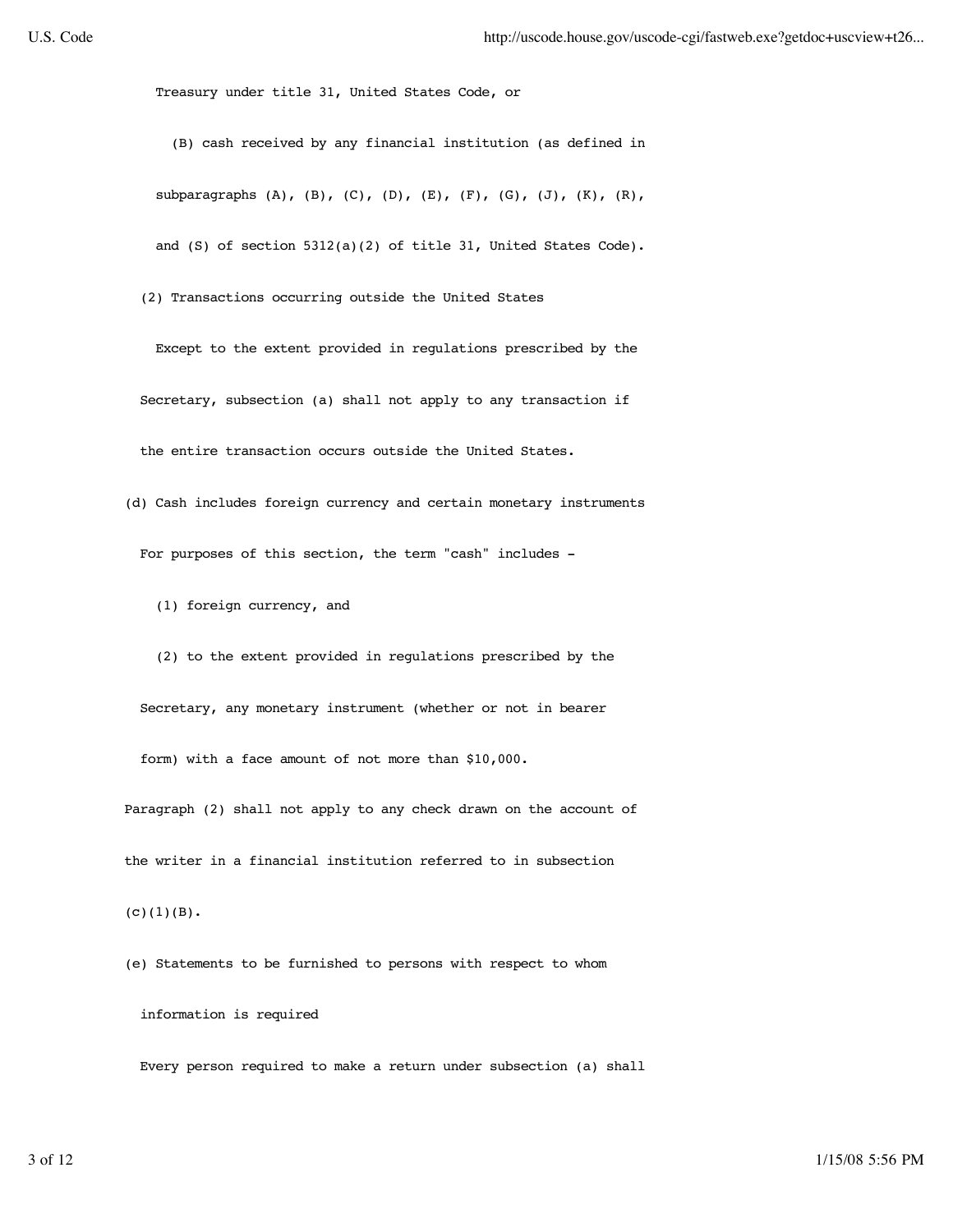furnish to each person whose name is required to be set forth in such return a written statement showing -

(1) the name, address, and phone number of the information

contact of the person required to make such return, and

(2) the aggregate amount of cash described in subsection (a)

received by the person required to make such return.

The written statement required under the preceding sentence shall

be furnished to the person on or before January 31 of the year

following the calendar year for which the return under subsection

(a) was required to be made.

(f) Structuring transactions to evade reporting requirements

# prohibited

(1) In general

No person shall for the purpose of evading the return

requirements of this section -

(A) cause or attempt to cause a trade or business to fail to

file a return required under this section,

 (B) cause or attempt to cause a trade or business to file a return required under this section that contains a material omission or misstatement of fact, or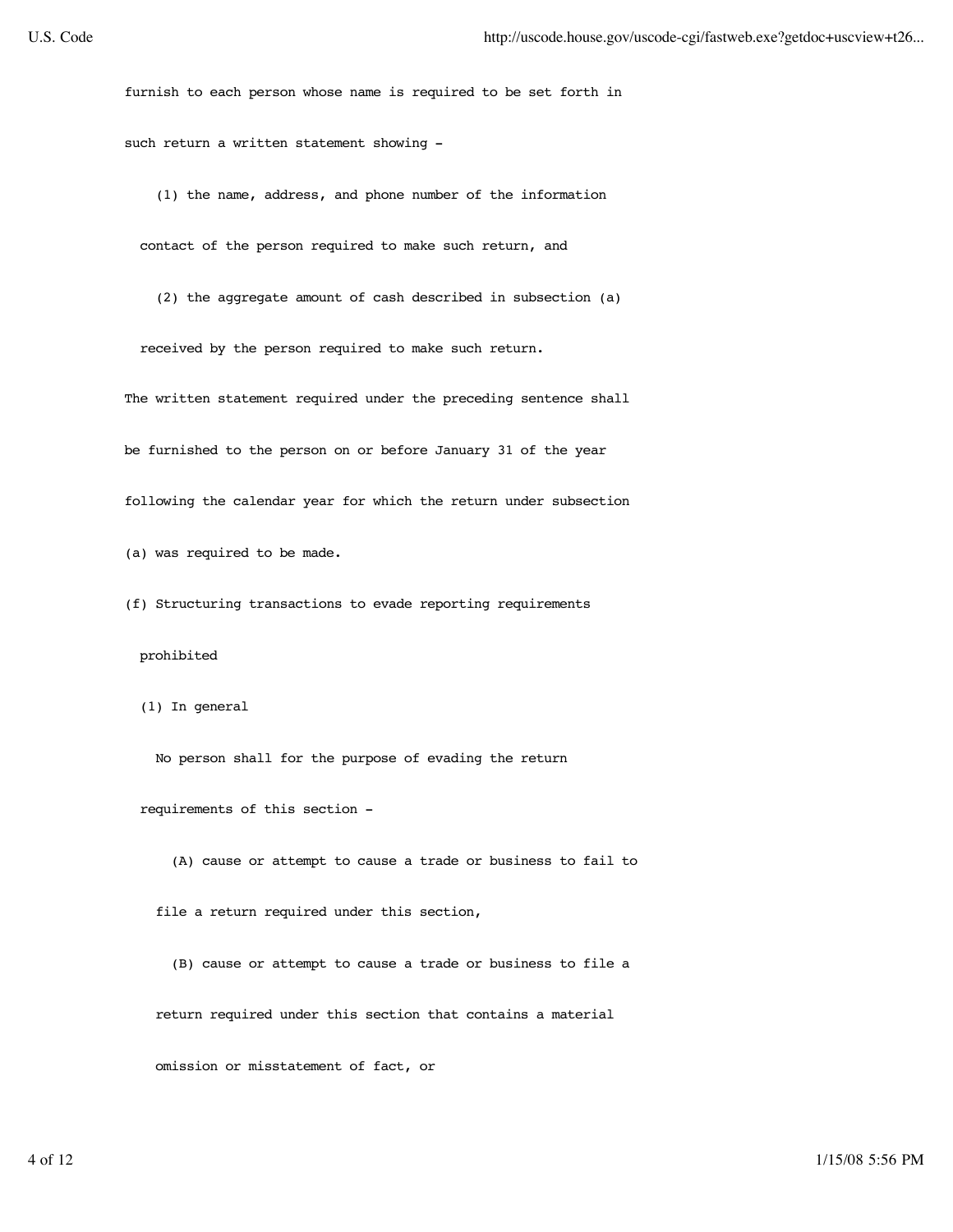(C) structure or assist in structuring, or attempt to

structure or assist in structuring, any transaction with one or

more trades or businesses.

(2) Penalties

 A person violating paragraph (1) of this subsection shall be subject to the same civil and criminal sanctions applicable to a person which fails to file or completes a false or incorrect return under this section.

(g) Cash received by criminal court clerks

(1) In general

 Every clerk of a Federal or State criminal court who receives more than \$10,000 in cash as bail for any individual charged with a specified criminal offense shall make a return described in paragraph (2) (at such time as the Secretary may by regulations prescribe) with respect to the receipt of such bail.

(2) Return

A return is described in this paragraph if such return -

(A) is in such form as the Secretary may prescribe, and

(B) contains -

(i) the name, address, and TIN of -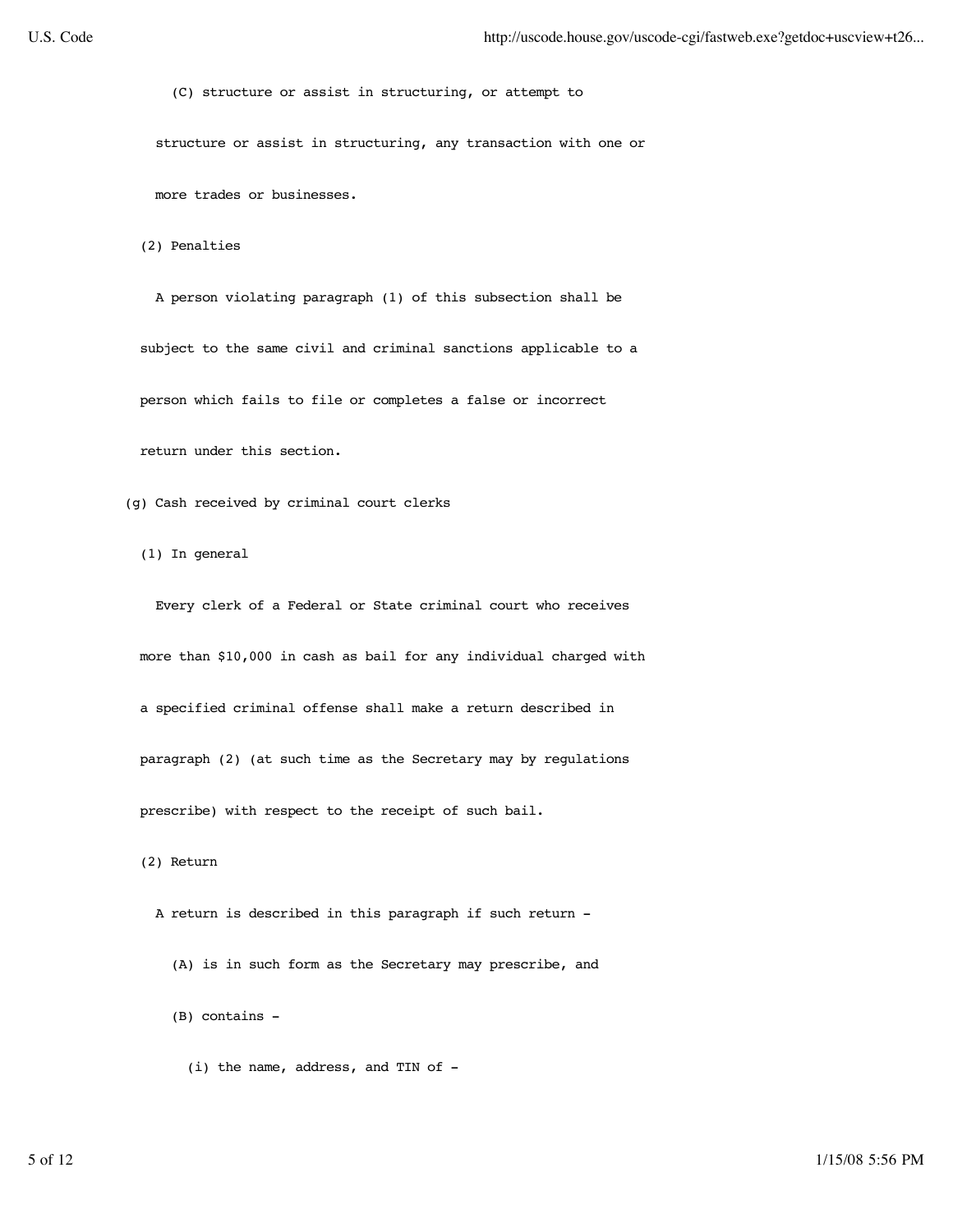(I) the individual charged with the specified criminal

offense, and

(II) each person posting the bail (other than a person

licensed as a bail bondsman),

(ii) the amount of cash received,

(iii) the date the cash was received, and

(iv) such other information as the Secretary may prescribe.

(3) Specified criminal offense

For purposes of this subsection, the term "specified criminal

offense" means -

(A) any Federal criminal offense involving a controlled

substance,

(B) racketeering (as defined in section 1951, 1952, or 1955

of title 18, United States Code),

(C) money laundering (as defined in section 1956 or 1957 of

such title), and

 (D) any State criminal offense substantially similar to an offense described in subparagraph (A), (B), or (C).

(4) Information to Federal prosecutors

Each clerk required to include on a return under paragraph (1)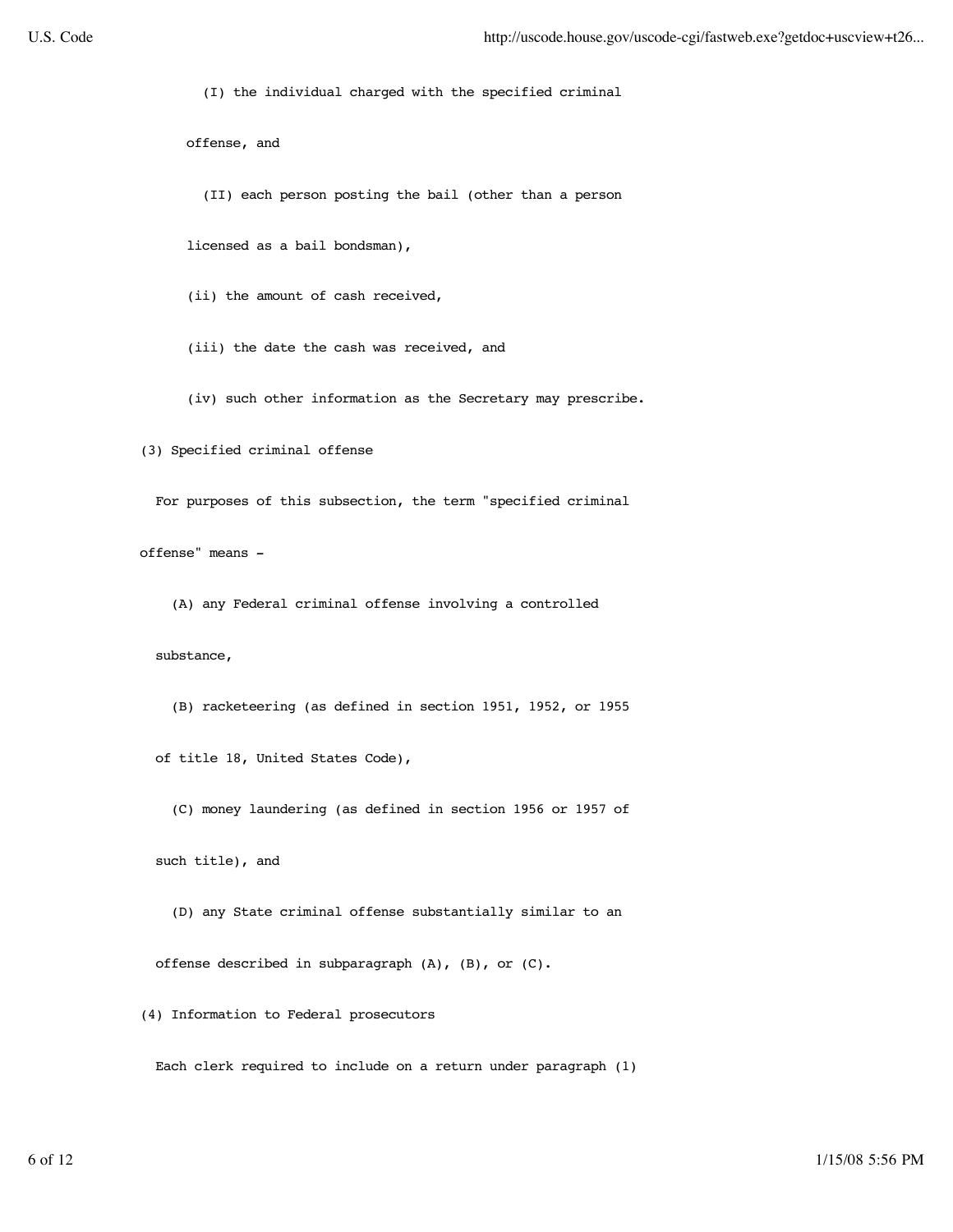the information described in paragraph (2)(B) with respect to an individual described in paragraph (2)(B)(i)(I) shall furnish (at such time as the Secretary may by regulations prescribe) a written statement showing such information to the United States Attorney for the jurisdiction in which such individual resides and the jurisdiction in which the specified criminal offense occurred.

(5) Information to payors of bail

 Each clerk required to make a return under paragraph (1) shall furnish (at such time as the Secretary may by regulations prescribe) to each person whose name is required to be set forth in such return by reason of paragraph  $(2)(B)(i)(II)$  a written statement showing -

 (A) the name and address of the clerk's office required to make the return, and

(B) the aggregate amount of cash described in paragraph (1)

received by such clerk.

### -SOURCE-

 (Added Pub. L. 98-369, div. A, title I, Sec. 146(a), July 18, 1984, 98 Stat. 685; amended Pub. L. 99-514, title XV, Sec. 1501(c)(12),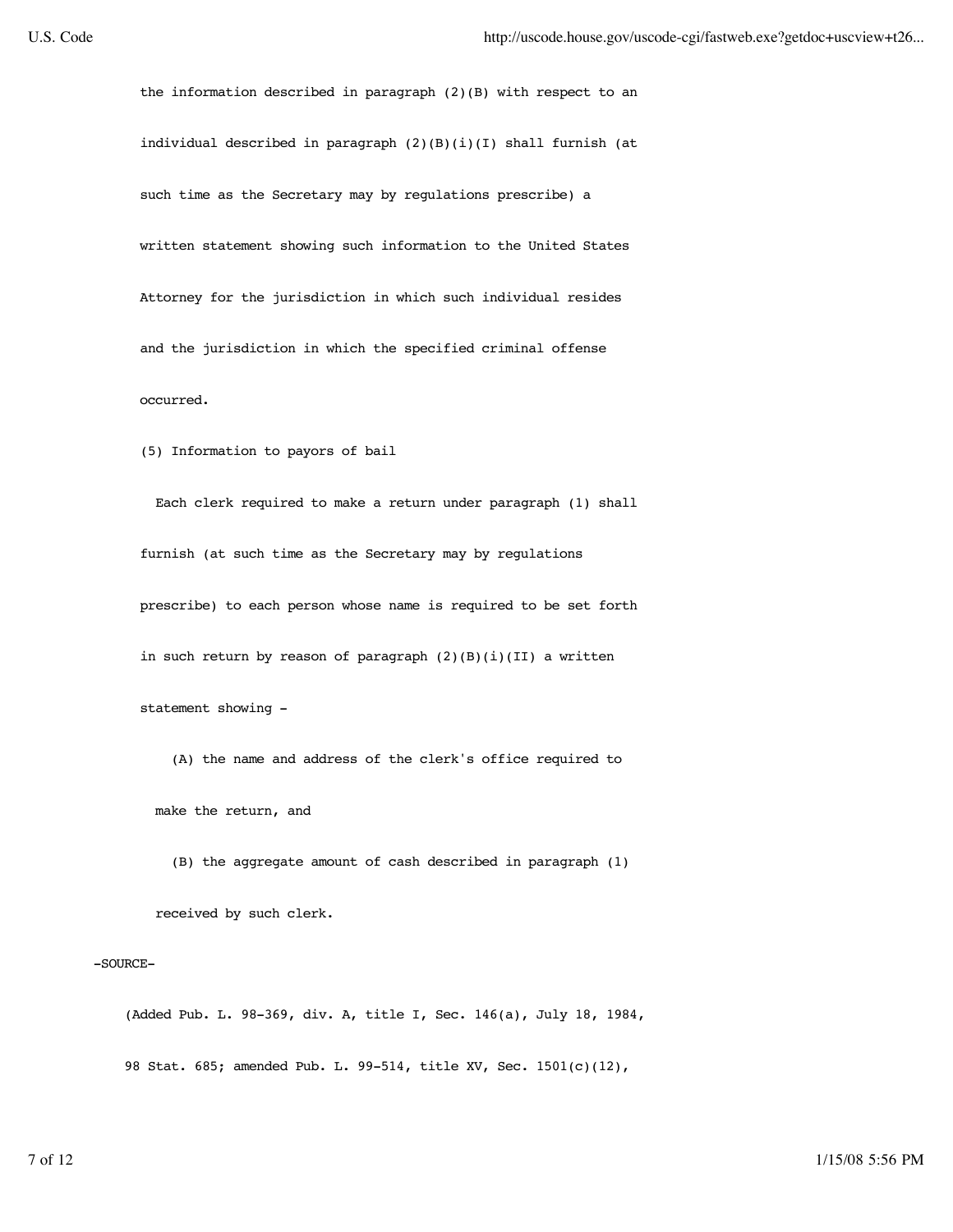Oct. 22, 1986, 100 Stat. 2739; Pub. L. 100-690, title VII, Sec. 7601(a)(1), Nov. 18, 1988, 102 Stat. 4503; Pub. L. 101-508, title XI, Sec. 11318(a), (c), Nov. 5, 1990, 104 Stat. 1388-458, 1388-459; Pub. L. 103-322, title II, Sec. 20415(a), (b)(3), Sept. 13, 1994, 108 Stat. 1832, 1833; Pub. L. 104-168, title XII, Sec. 1201(a)(9), July 30, 1996, 110 Stat. 1469.)

## $-MISC1-$

## **AMENDMENTS**

 1996 - Subsec. (e)(1). Pub. L. 104-168 substituted "name, address, and phone number of the information contact" for "name and address".

1994 - Pub. L. 103-322, Sec. 20415(b)(3), substituted "business,

etc." for "business" in section catchline.

 Subsec. (g). Pub. L. 103-322, Sec. 20415(a), added subsec. (g). 1990 - Subsec. (d). Pub. L. 101-508, Sec. 11318(a), substituted heading for one which read: "Cash includes foreign currency" and amended text generally. Prior to amendment, text read as follows: "For purposes of this section, the term 'cash' includes foreign currency."

Subsec. (f). Pub. L. 101-508, Sec. 11318(c), substituted heading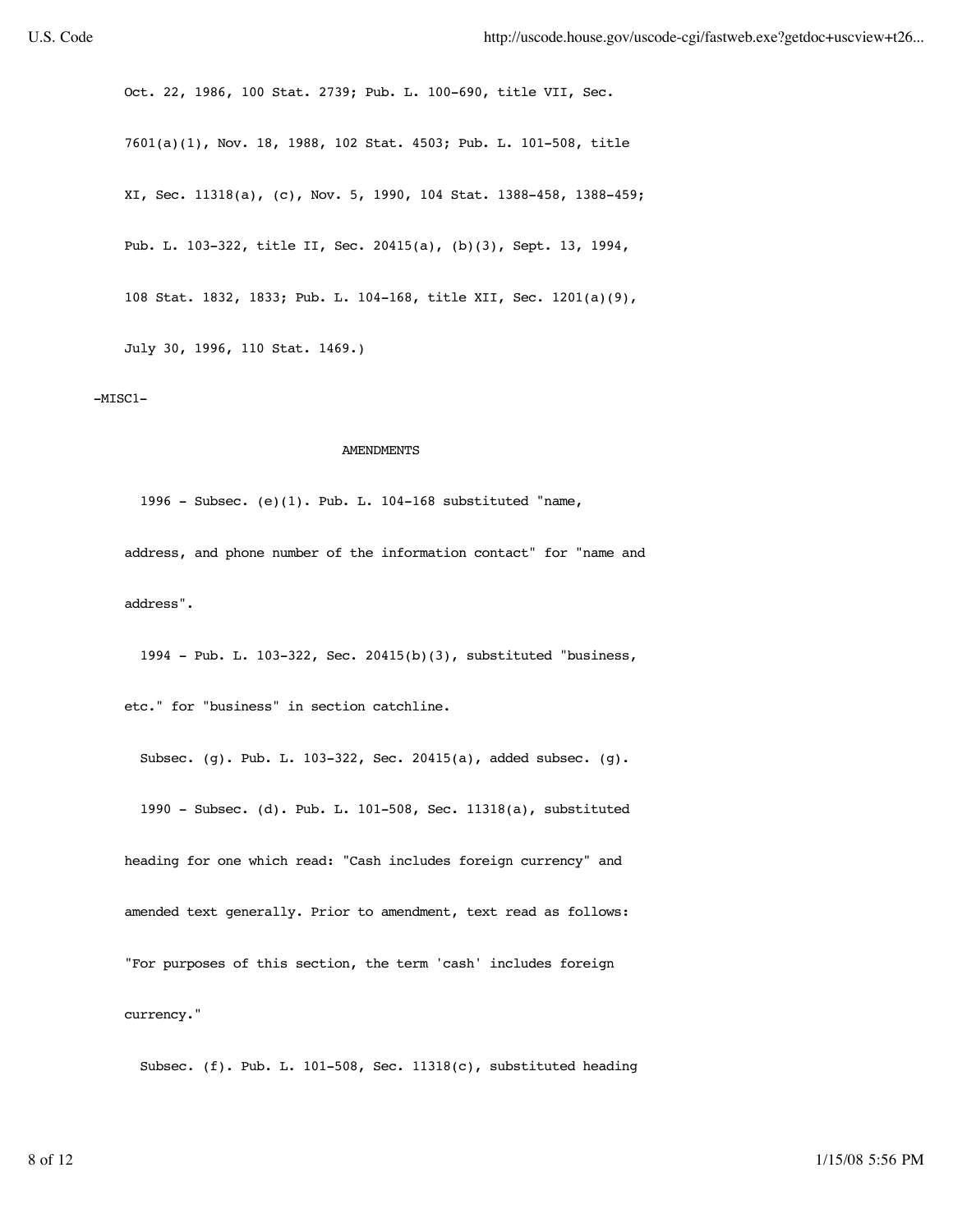for one which read: "Actions by payors".

1988 - Subsec. (f). Pub. L. 100-690 added subsec. (f).

 1986 - Subsec. (e). Pub. L. 99-514 substituted "information is required" for "information is furnished" in heading and, in text, substituted references to persons required to make a return for former references to persons making a return and references to persons whose name is required to be set forth for former references to persons whose name is set forth.

#### EFFECTIVE DATE OF 1996 AMENDMENT

 Amendment by Pub. L. 104-168 applicable to statements required to be furnished after Dec. 31, 1996 (determined without regard to any extension), see section 1201(b) of Pub. L. 104-168, set out as a note under section 6041 of this title.

# EFFECTIVE DATE OF 1994 AMENDMENT

 Section 20415(d) of Pub. L. 103-322 provided that: "The amendments made by this section [amending this section and section 6724 of this title] shall take effect on the 60th day after the date on which the temporary regulations are prescribed under subsection (c) [section 20415(c) of Pub. L. 103-322, set out as a Regulations note below]." [Temporary regulations under section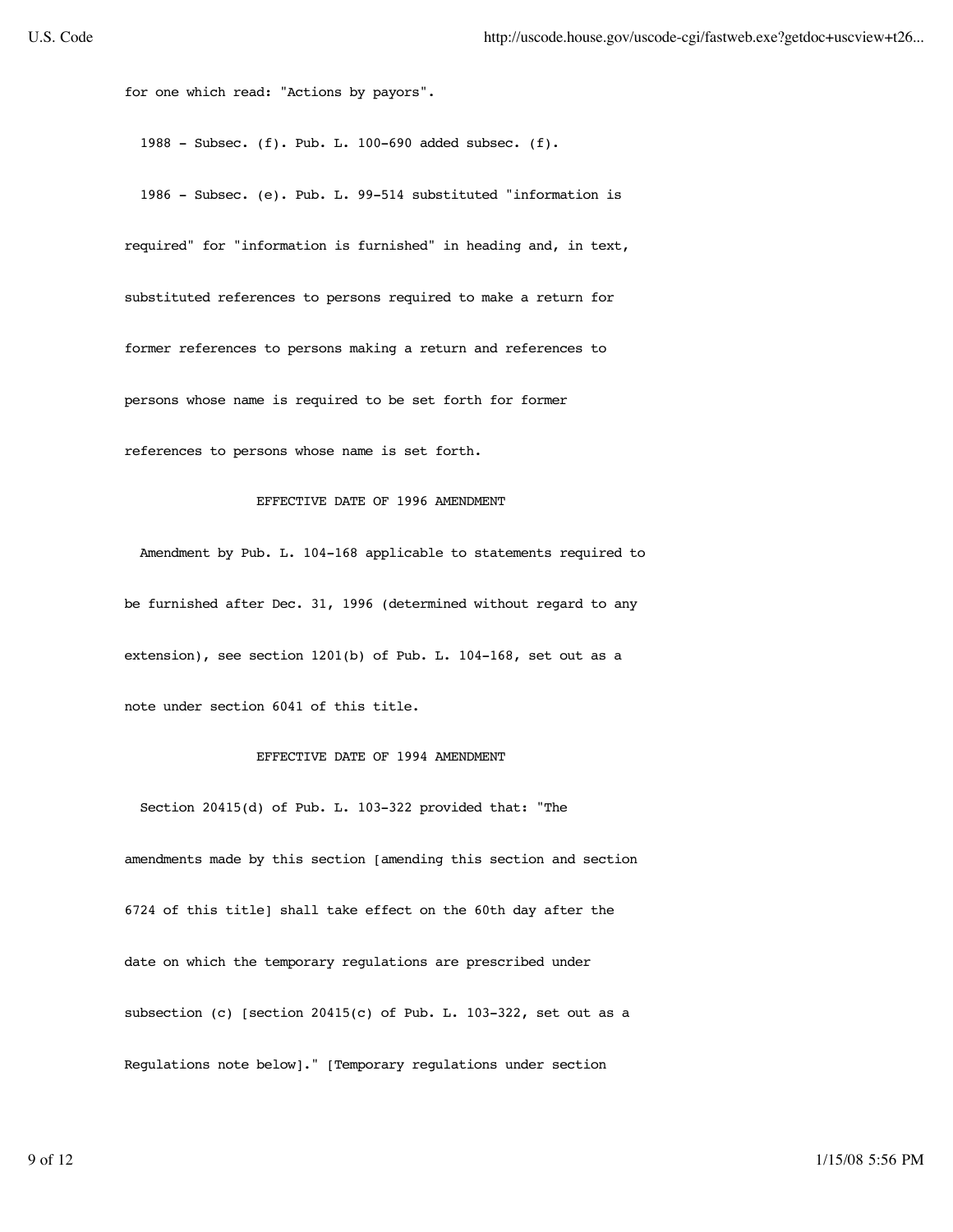20415(c) of Pub. L. 103-322 were filed Dec. 12, 1994, published

Dec. 15, 1994, 59 F.R. 64572, and effective Feb. 13, 1995.]

## EFFECTIVE DATE OF 1990 AMENDMENT

Section 11318(e) of Pub. L. 101-508 provided that:

 "(1) The amendments made by subsections (a) and (b) [amending this section and section 6721 of this title] shall apply to amounts received after the date of the enactment of this Act [Nov. 5,

1990].

 "(2) The amendment made by subsection (c) [amending this section] shall take effect on the date of the enactment of this Act.

 "(3) Not later than June 1, 1991, the Secretary of the Treasury or his delegate shall prescribe regulations under section 6050I(d)(2) of the Internal Revenue Code of 1986 (as amended by this section)."

# EFFECTIVE DATE OF 1988 AMENDMENT

 Section 7601(a)(3) of Pub. L. 100-690 provided that: "The amendments made by this subsection [amending this section and sections 6721 and 7203 of this title] shall apply to actions after the date of the enactment of this Act [Nov. 18, 1988]."

EFFECTIVE DATE OF 1986 AMENDMENT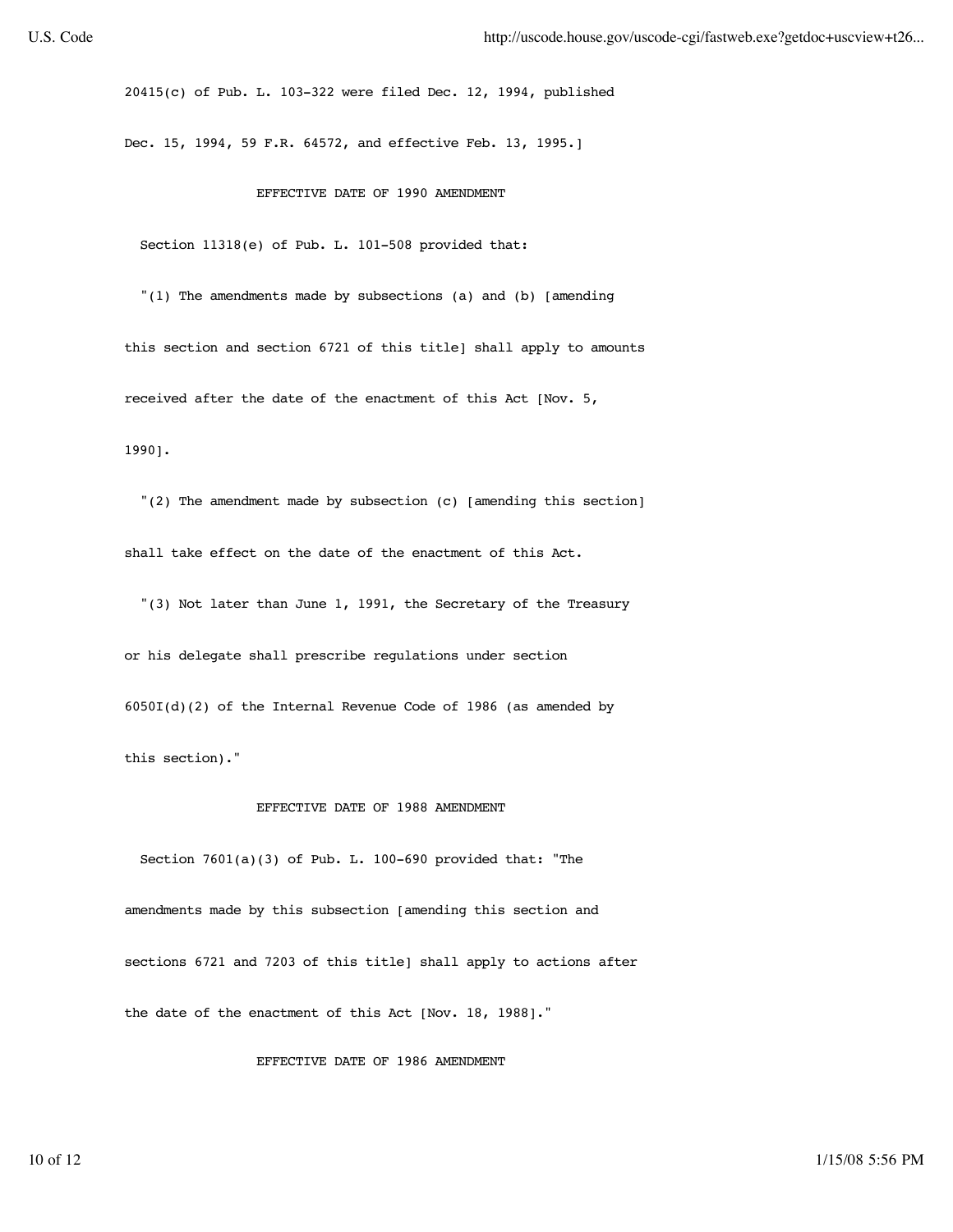Amendment by Pub. L. 99-514 applicable to returns the due date for which (determined without regard to extensions) is after Dec. 31, 1986, see section 1501(e) of Pub. L. 99-514, set out as an

Effective Date note under section 6721 of this title.

## EFFECTIVE DATE

 Section 146(d) of Pub. L. 98-369 provided that: "The amendments made by this section [enacting this section and amending sections 6652 and 6678 of this title] shall apply to amounts received after December 31, 1984."

## REGULATIONS

Section 20415(c) of Pub. L. 103-322 provided that: "The Secretary

 of the Treasury or the Secretary's delegate shall prescribe temporary regulations under the amendments made by this section [amending this section and section 6724 of this title] within 90 days after the date of enactment of this Act [Sept. 13, 1994]." [Temporary regulations under section 20415(c) of Pub. L. 103-322 were filed Dec. 12, 1994, published Dec. 15, 1994, 59 F.R. 64572, and effective Feb. 13, 1995.]

 REPORTS ON USES MADE OF CURRENCY TRANSACTION REPORTS For requirement of Secretary of the Treasury to report to